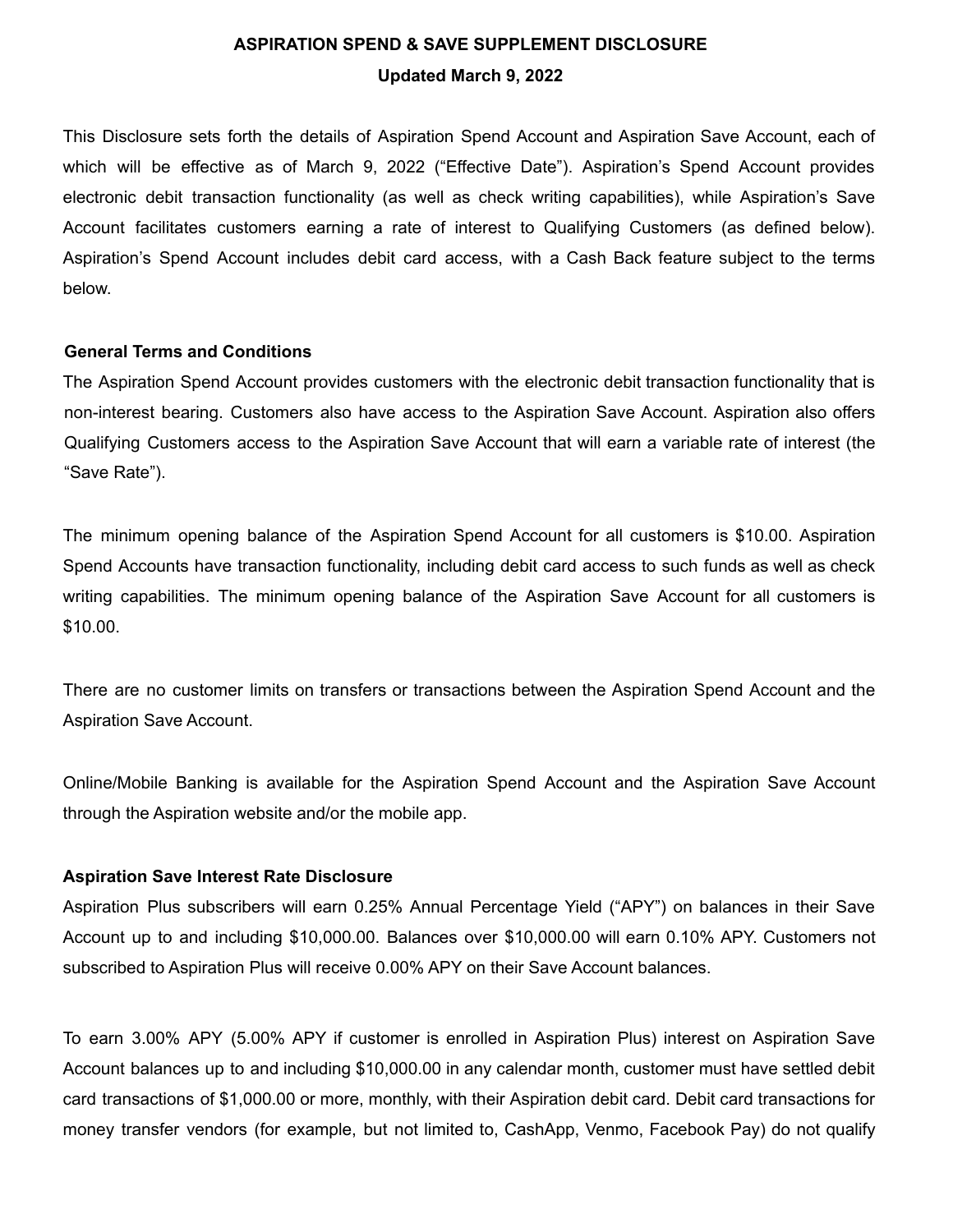towards the \$1,000.00 spend requirement. Balances over \$10,000.00 will earn 0.00% APY (0.10% APY if customer is enrolled in Aspiration Plus). If the requirements are not met each month, the APY will be 0.00% APY (0.25% APY if customer is enrolled in Aspiration Plus) on Save Account balances up to and including \$10,000.00. Balances over \$10,000.00 will earn 0.00% APY (0.10% if customer is enrolled in Aspiration Plus).

Aspiration Plus requires a subscription fee that is billed monthly or annually at the option of the customer and can be canceled at any time.

The Save Rate is a variable interest rate, which means that the interest rate and the APY are subject to change after the Aspiration Save Account is opened. The interest rate is set at the discretion of Aspiration and is paid to customers by the program banks that participate with Aspiration. Interest is calculated daily and is paid to a customer's Save Account on or after the first day of the next calendar month. Interest will be prorated from the date that the conditions above are met.

# **Planet Protection for Aspiration Plus**

Planet Protection by Aspiration automatically purchases carbon offsets on your behalf to neutralize the carbon impact of your driving. To determine the amount of CO<sub>2</sub>to offset, we track your purchases at gas stations and then use the national average price for gas to estimate how many gallons you purchased. From there, we use the Environmental Protection Agency (EPA) data to calculate the amount of  $CO<sub>2</sub>$ emitted from each gallon of gas, and then purchase carbon offsets to counteract your emissions. Planet Protection is available to Aspiration Plus subscribers only.

# **Aspiration Debit Card Cash Back Terms and Conditions**

An Aspiration Debit Card is available with the Aspiration Spend Account, subject to account opening. The amount you spend will automatically be deducted from your Spend Account. Your monthly periodic statement from Aspiration will report all of your ATM and debit card transactions. A microchip on the card adds a layer of protection against fraud for purchases made at merchants who use chip terminals. The Aspiration Debit Card is the property of Aspiration which permits use thereof by the cardholder. Aspiration reserves the right to disable, destroy, reissue, or never issue this at request, at our sole discretion. Learn more about your debit card by reviewing the Check Card Agreement found at [aspiration.com/policies](http://aspiration.com/policies)

# **Cash Back Rewards Program**

The Aspiration Spend Account also offers a debit card with a Cash Back rewards program. Aspiration Spend Account customers will earn Cash Back on debit card purchases made at selected [merchants.](https://my.aspiration.com/faq/Spend---Save%3EAspiration-Spend%3EHow-do-I-earn-cash-back-rewards-on-purchases-?utm_source=Iterable&utm_medium=email&utm_campaign=campaign_-12345)

All Cash Back transactions will be credited to a customer's Aspiration Spend Account, once per calendar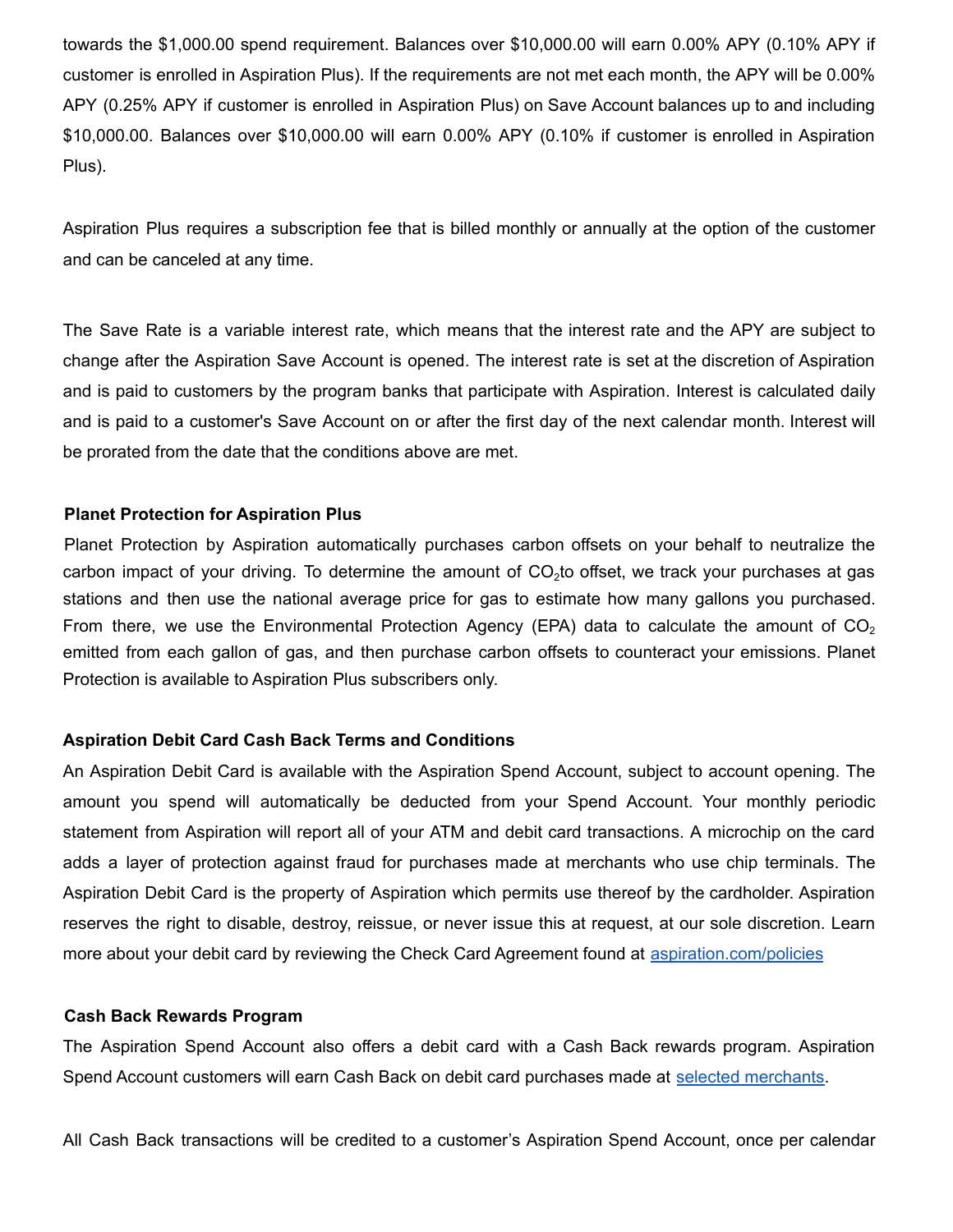month.

Aspiration reserves the right to reverse a Cash Back transaction for any transactions that are initially performed with an Aspiration debit card and then subsequently returned to the merchant, otherwise subject to a charge back, or other card network reversal. Reversal of a Cash Back transaction that occurs after a Cash Back credit to a customer's Aspiration Spend Account could result in either a debit to a customer's Aspiration Spend Account or a subtraction from the customer's next Cash Back credit, at the sole discretion of Aspiration. Aspiration also reserves the right to terminate a customer's Cash Back feature for any abuse of the feature, as determined by Aspiration in its sole discretion. This cashback rewards program is subject to change by Aspiration at any time without notice. Learn more about the cashback rewards program [here](https://my.aspiration.com/faq/Spend---Save%3EAspiration-Spend%3EHow-do-I-earn-cash-back-rewards-on-purchases-).

# **Stripe Account Funding**

Aspiration provides customers with the opportunity to fund their account using any debit card issued by a US bank (excluding pre-paid debit cards) through a service offered by Stripe, Inc. Aspiration uses Stripe for payment, analytics, and other business services. Stripe collects identifying information about the devices that connect to its services. Stripe uses this information to operate and improve the services it provides to us, including for fraud detection. When using this service, the customer agrees to the Stripe [Services](https://stripe.com/legal) [Agreement](https://stripe.com/legal) and Stripe [Privacy](https://stripe.com/privacy) Policy.

By providing card information, the customer permits Aspiration and Stripe to retain their debit card information so that the customer can authorize future transfers. Aspiration will not retain the card information directly, but will instead retain a tokenization of the card information provided by Stripe so that Aspiration can transmit information to Stripe to effectuate any transaction.

Funds transferred to Aspiration through the Stripe platform will be available in the customer's Aspiration account in approximately 2 to 3 business days. For more information on limits and timeframes with respect to Aspiration Stripe Account Funding, please see [here](https://my.aspiration.com/faq/Opening-an-Account%3EGetting-Started%3ECan-I-fund-my-Spend---Save-Account-with-a-debit-card-).

Aspiration reserve the right to terminate the use of Stripe for any individual customer at its sole discretion without prior notice.

# **Service Charges**

The following is a list of service charges that apply to your Aspiration Spend and Aspiration Save accounts:

# Pay What Is Fair

Aspiration provides customers with the ability to decide how much to pay Aspiration in what is called 'Pay What Is Fair'.

When opening an account with Aspiration Financial, LLC, the customer will be asked to select an initial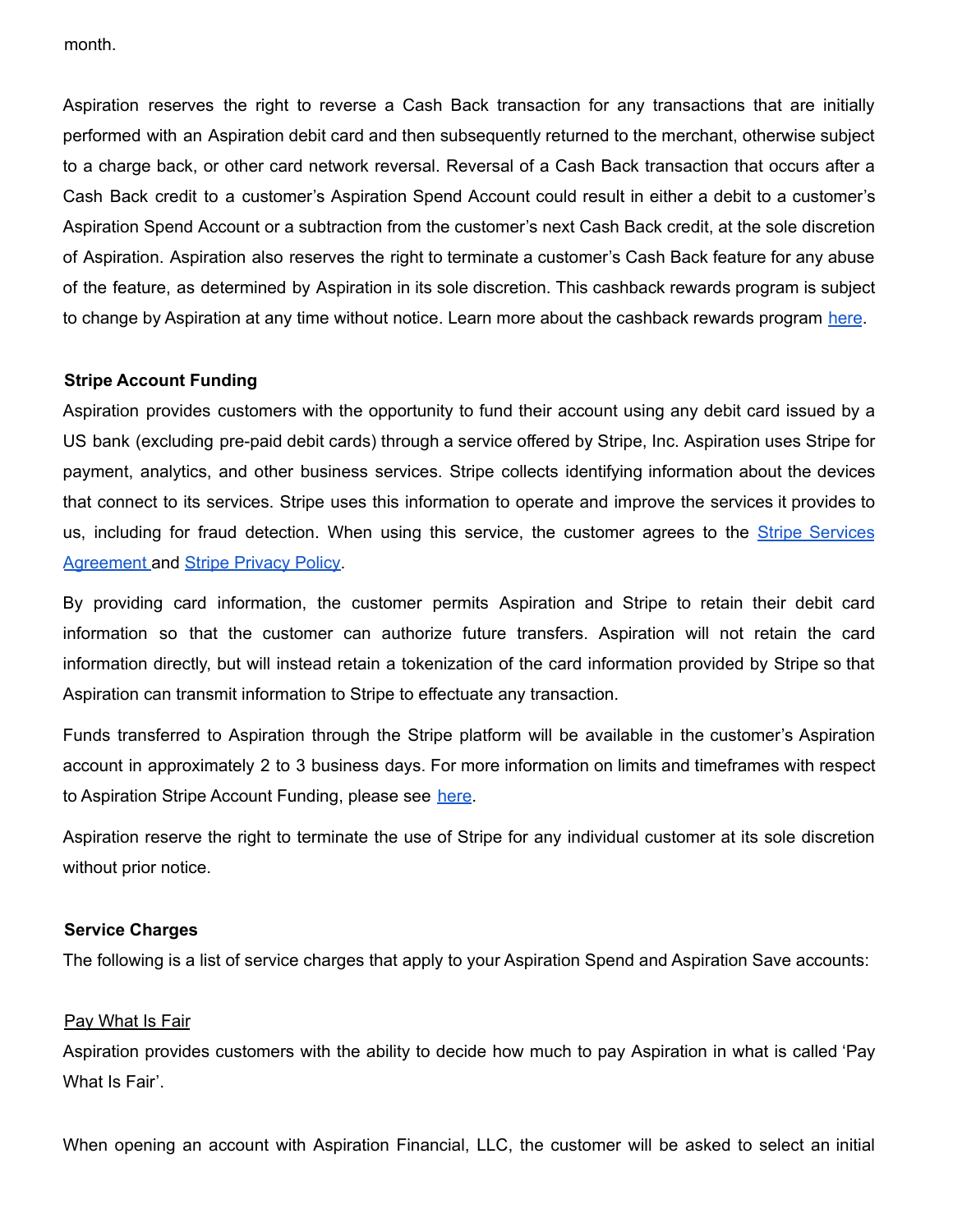'Pay What Is Fair' fee. This fee is completely at the customer's discretion and can be as little as \$0.00. Subsequently, the 'Pay What Is Fair' fee can be changed on the account dashboard at any time and as often as the customer wishes. The customer chooses to have the 'Pay What Is Fair' payment made either from a linked bank account or direct from an Aspiration account. 'Pay What Is Fair' payments are made on a monthly basis for banking services or quarterly for investments based on the 'Pay What Is Fair' payment level set by the customer on the last day of each period. When the customer changes the 'Pay What Is Fair' payment, the change is effective from the beginning of the next calendar month. The 'Pay What is Fair' payment is at the customer's sole discretion and not dependent on the size of the customer's Aspiration account.

#### ATM Fees

ATM use is free at ATMs in the Allpoint network. ATMs not included in the Allpoint network are considered out of network and customers may be charged a fee from that third-party ATM provider. Allpoint ATMs can be found via our ATM Locator [here.](https://www.aspiration.com/atms) Customers enrolled in Aspiration Plus may receive one out-of-network ATM fee reimbursement per month. Please see the Customer Account Agreement for terms on fee reimbursements. Please also note, there is a foreign transaction fee of one percent that is not waived when using foreign ATMs, which will be included in the amount charged to your account. Aspiration Debit Card is issued by Coastal Community Bank, Member FDIC, pursuant to a license by Mastercard International Incorporated. Mastercard is a registered trademark, and the circles design is a trademark of Mastercard International Incorporated.

#### **Important Information About the Aspiration Spend & Save Accounts**

The Aspiration Spend Account and the Aspiration Save Account are part of a cash management account offering of Aspiration Financial, LLC ("Aspiration"), an SEC-registered broker dealer. An Aspiration Save Account may be opened by itself without opening an Aspiration Spend Account. Through the Aspiration Insured Bank Deposit Program, each business day Aspiration deposits the cash balances in the Aspiration Spend and Save Accounts into deposit accounts at one or more federally insured depository institutions (each a "Bank") up to \$246,500 per Bank. Your deposits at each Bank are eligible for insurance by the Federal Deposit Insurance Corporation (FDIC) up to \$250,000, subject to FDIC rules on aggregation of deposits held in the same insurable capacity. The amount of available insurance coverage could change if the number of Banks changes, you designate a Bank as ineligible or you maintain deposits at a Bank outside the Aspiration Program. You are responsible for monitoring your deposits at each Bank to determine the available FDIC insurance coverage. You should carefully review the Aspiration Insured Bank Deposit Program Disclosure Statement available at [aspiration.com/policies.](http://aspiration.com/policies) For more information about FDIC insurance coverage, please visit the FDIC [website.](https://www.fdic.gov/) A list of the current Aspiration Insured Bank Deposit Program Priority List of Banks is available [here.](https://www.aspiration.com/program-banks) Deposits at the Banks are not eligible for SIPC coverage. Aspiration Spend is a non-interest bearing securities account with electronic transaction